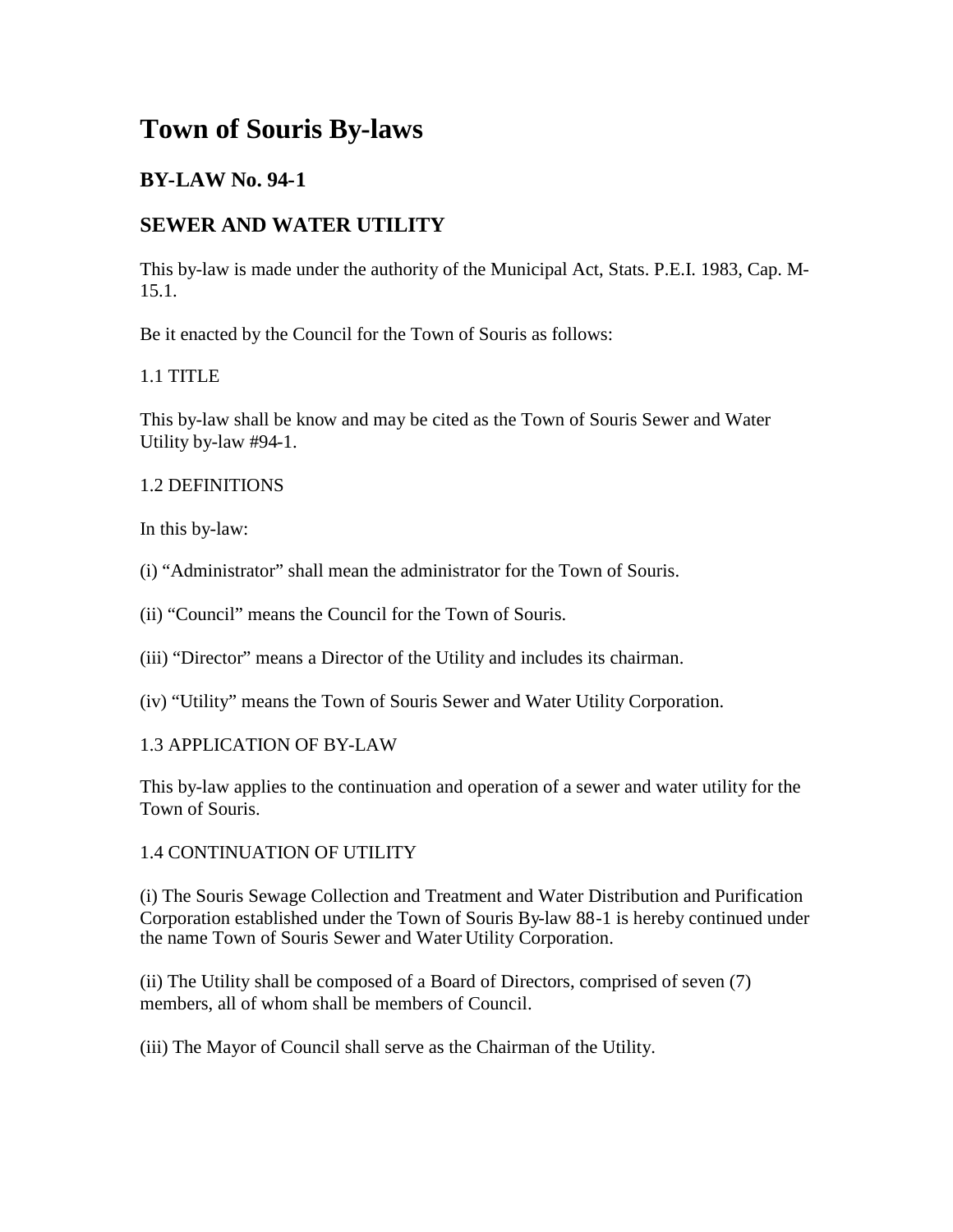(iv) The Directors of the Utility shall have terms of office the same as their Council term at the time of appointment.

(v) The Directors of the Utility may received such remuneration as may be determined by Council.

(vi) At the meetings of the Utility, five (5) Directors constitute a quorum over which the Chairman of the Utility, or in his absence, the Vice-Chairman of the Council shall preside.

(vii) Decisions of the Board of Directors shall be determined by majority vote of Councillors present.

(viii) The Administrator is the Chief Administrative Officer of the Utility and in consultation with two Directors appointed by Council for this purpose, has day-to-day supervision over and direction of the work and the staff of the Utility.

#### 1.5 FUNCTIONS OF THE UTILITY

The Utility shall have the following functions:

(i) Constructing, altering, extending, managing and controlling a system for providing the services of sewerage collection and treatment and water distribution and purification to the residents of the Municipality and, with the approval of Council, residents of areas adjacent to the Municipality;

- (ii) Acquiring, alienating, holding and disposing of real or personal property;
- (iii) Engaging and paying personnel;

(iv) Financing, with the approval of Council, new undertakings; and

(v) Assessing, charging and collecting rates and charges for services provided to any customer.

#### 1.6 UTILITY RATES

The Utility shall levy such user rates or frontage charges as may be approved by the Island Regulatory and Appeals Commission.

#### 1.7 UTILITY ACCOUNTS

The Utility shall maintain its accounts separate from the accounts of the Council and shall prepare an annual financial statement.

#### 1.8 LIABILITY